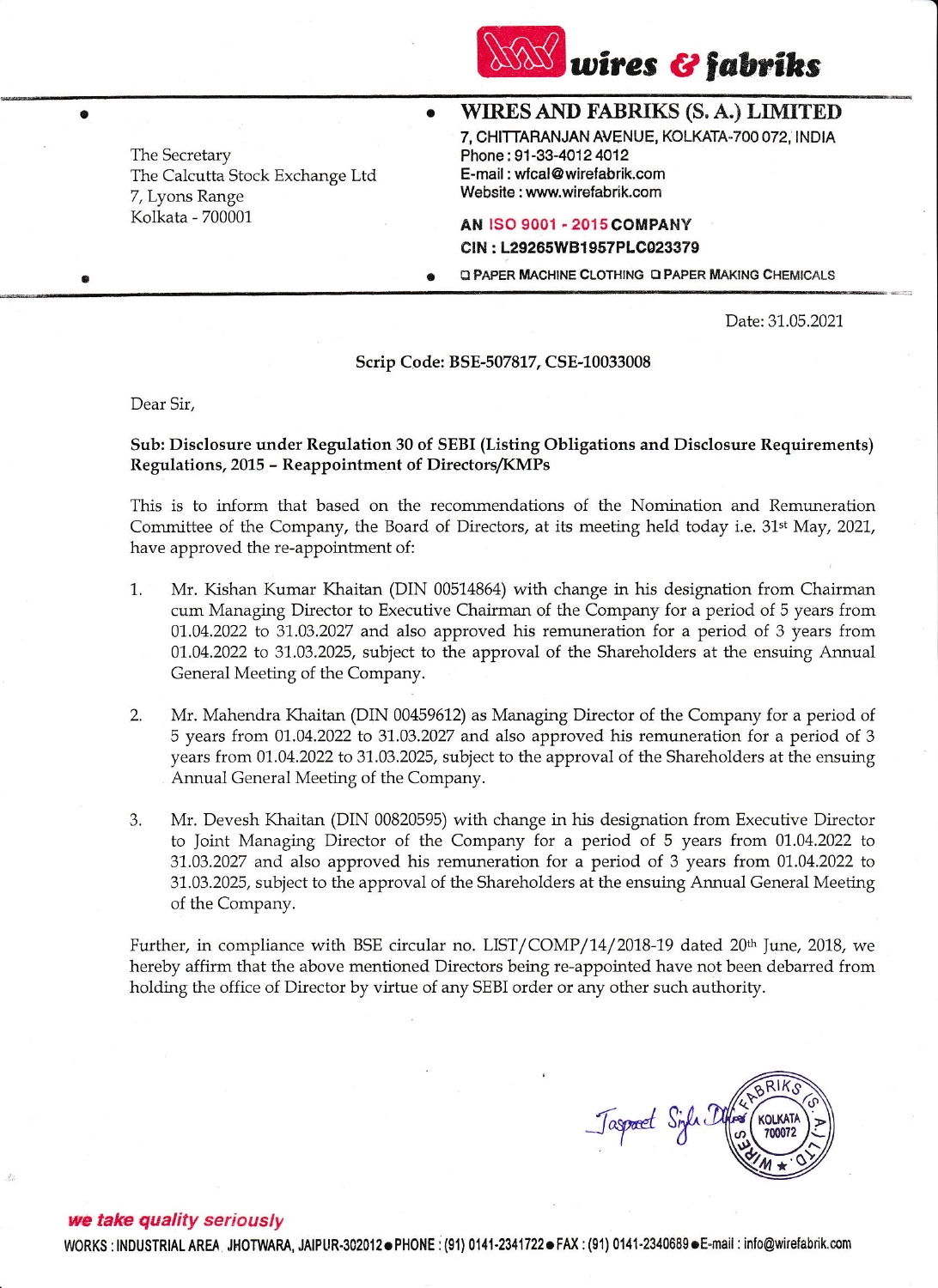

WIRES AND FABRIKS (S. A.) LIMITED 7, CHITTARANJAN AVENUE, KOLKATA.TOO 072, INDIA Phone: 91-33-4012 4012 E-mail : wfcal@wirelabrik.com Website : www.wirefabrik.com

AN ISO 9001 - 2015 COMPANY CIN : L29265W81957PLO023379

**Q PAPER MACHINE CLOTHING Q PAPER MAKING CHEMICALS** 

Pursuant to SEBI Circular CIR/CFD/CMD/4/2015 dated 9<sup>th</sup> September, 2015, the brief profile of the Directors is enclosed herewith.

 $\bullet$ 

This is for your in{ormation and records.

Thanking You,

a

a

Yours Faithfully,

For, WIRES AND FABRIKS

 $R$  $K_S$ Taspaet Sigh Dh  $\frac{1}{2}$ KOLKATA 700072 Jaspreet Singh Dhir Company Secretary & Compliance Officer

Enclosed: As above

BSE Limited CC: Phiroze Jeejeebhoy Towers Dalal Street, Mumbai 400 001

## we take quality seriously

WORKS : INDUSTRIAL AREA JHOTWARA, JAIPUR-302012 PHONE : (91) 0141-2341722 FAX : (91) 0141-2340689 E-mail : info@wirefabrik.com